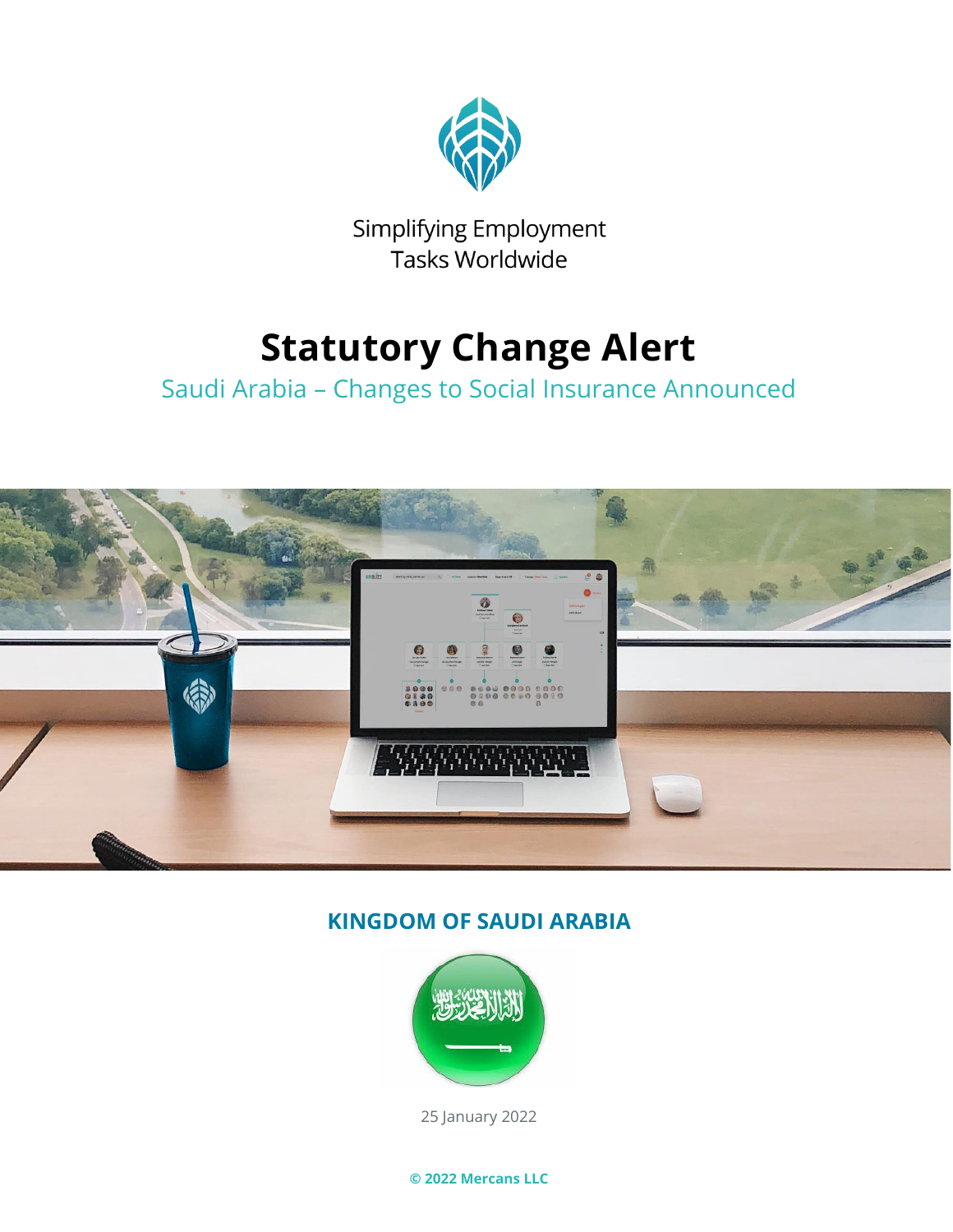

# **We help you achieve your global ambitions**

Thank you for trusting Mercans to outsource your HR and Payroll functions. We propose HR consulting services, actionable solutions, and cost-effective global payroll processing tools to energize your human capital management in real-time and augment your performance. We are dedicated to becoming your business growth facilitator.



**Global Payroll Solutions – Boost your HR brand and employee satisfaction**

Rationalize your HR budgets, monitor your data, and optimize your global payroll tasks in real-time. Systematize processes and streamline HRM lifecycles with HR Blizz™, our unified SaaS platform, to ensure your employees are paid accurately and on time.



**PEO/GEO Services – Easily hire, deploy and manage your workforce abroad** A reliable Professional Employer Organization (PEO), Mercans is your trusted employer of record to globally select, engage, and manage highly qualified personnel on your behalf, through integrated Global Employment Outsourcing (GEO).



#### **Global Talent Acquisition – Quickly fill vacancies with only the best candidates**

Mercans supports you in designing/deploying long-term HR strategies and processing full-cycle recruitment. Our ATS Suite Mesaar™ and our hiring experts help to screen, select, attract the right candidates for your organization and populate your pipeline of prequalified talents.



#### **BPO Services – Reclaim the focus on your core activities to expand your business**

Concentrate on the essentials: outsource non-primary activities and your front- and backoffice functions to Mercans. Save the time, money, and energy needed to refine the value chain engagement of your customers and suppliers and increase revenue.



#### **HR Management SaaS – Access customizable cloud-based online platforms**

Centralize your HR function on an all-in-one user-friendly and self-service platform. Combined with the expertise of our consultants, the Mesaar SaaS offers a built-in applicant tracking system and easy-integration features to improve internal processes.



#### **Local Statutory Compliance – Forget the hassle of setting up branches abroad**

Mercans seasoned HR advisory team are compliance experts specialized in local cultures, business protocols, and tax and legal specificities. They are committed to ensure quick go-to-market abroad and achieve a compliant global expansion, risk-free from A to Z.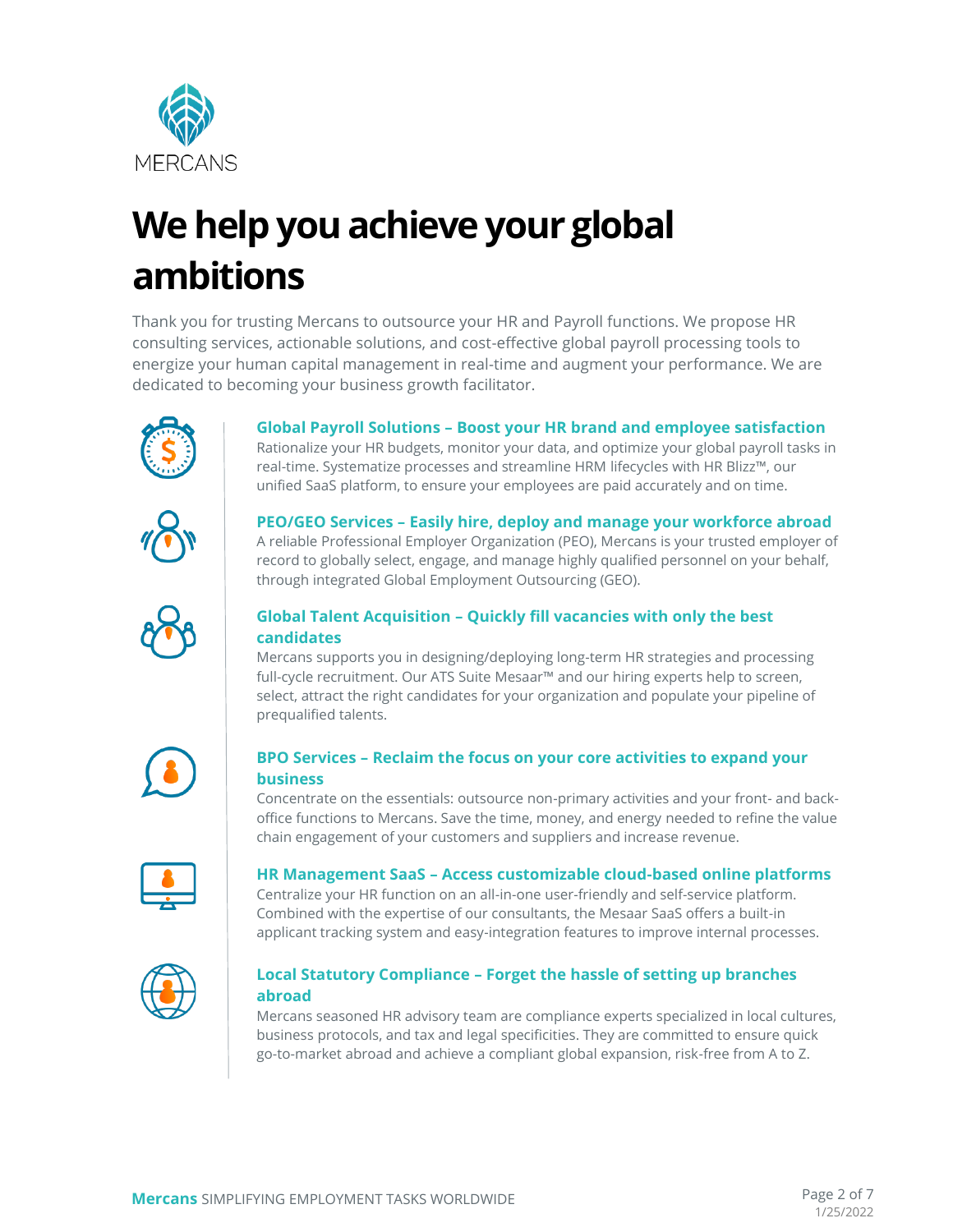

## **Mercans at a Glance**

| $160+$                                    | 20                           | 850+                       |
|-------------------------------------------|------------------------------|----------------------------|
| Countries                                 | <b>Years of Success</b>      | Payroll and HR Specialists |
| $8k +$                                    | 97%                          | 1.5X                       |
| Clients Worldwide                         | Client Retention Rate        | Annual Revenue Growth      |
| 45k+<br>Largest Single Country<br>Payroll | $9M+$<br>Pay Slips per Annum | <b>Security Breaches</b>   |

**Number one** for outsourced payroll services, we are endorsed by international authorities.





#### **Mercans has the highest industry quality and IT security certificate**

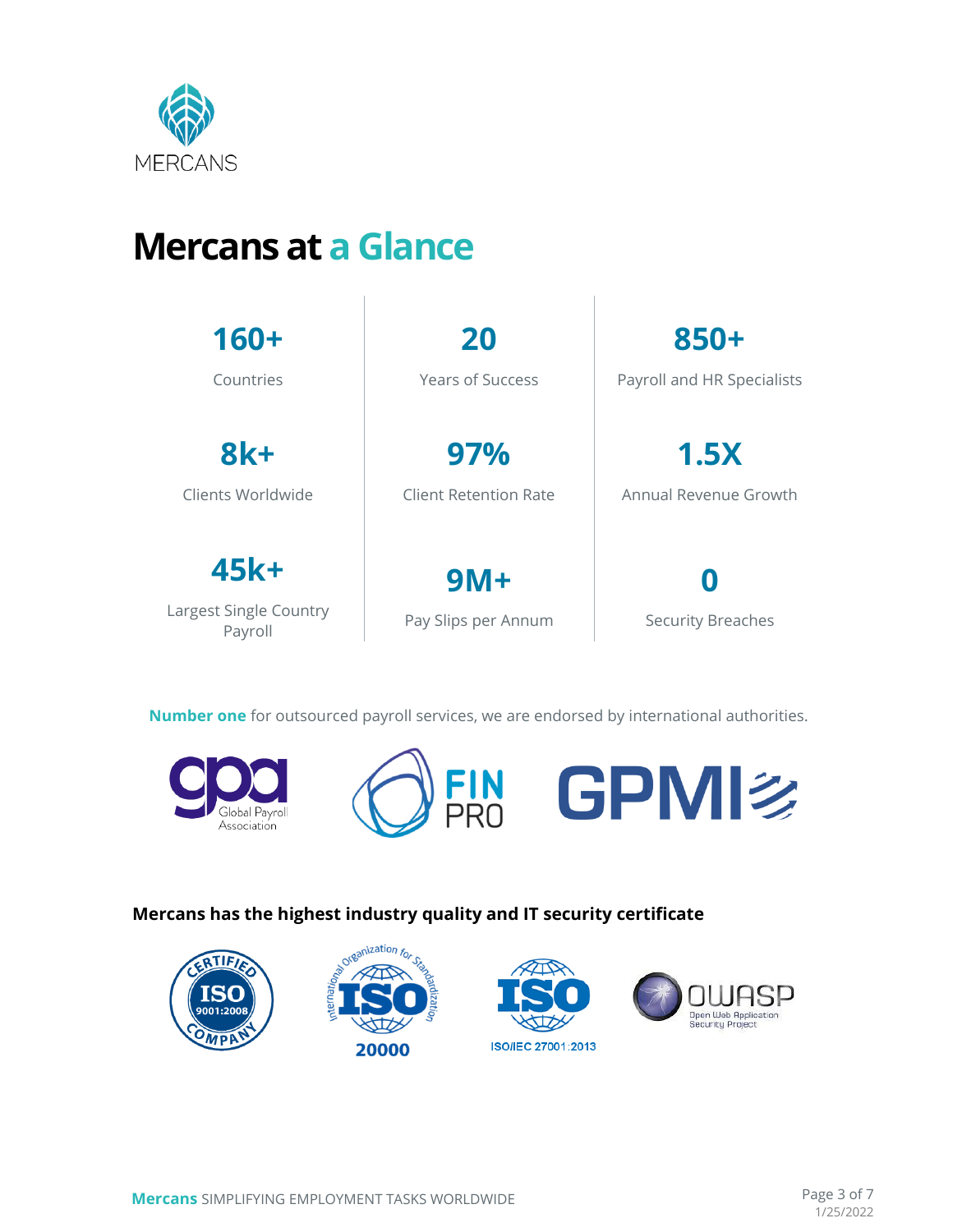



# **Saudi Arabia – Social Insurance process changes announced.**

Effective from 1 February 2022, the General Organization for Social Insurance (GOSI) has announced the following amendments to the GOSI registration and contributions processes:

• **Contributions for mid-month starters and leavers -** Based on the announced amendments, GOSI contributions for mid-month starters and leaver will be prorated based on the actual number of days worked by the employees during the respective month.

For example, if an employee joined on 20 January and resigned on 10 March, the employer will be liable for the GOSI contributions for 12 days in January and 10 days in March.

- **Employee registration and deregistration –** In accordance with the new amendment, employers will be required to register new hires and deregister leavers in the same month the employee starts or leaves and a 30-day grace period for completing employee GOSI registrations or de-registrations will no longer be available.
- **Salary changes –** effective from 1 February 2022, the annual GOSI salary updates will no longer be available, and all salary changes must be made through the GOSI portal by the end of the month that follows the effective date of the salary change.
- **Joining and last working day for expatriate employees –** the effective joining date for all expatriate employees will be the date of the employee's arrival to Saudi Arabia or the date their residency permit is transferred to the employer. The last working day for the expatriate employees will be the date when the employee departs the country or when their residency permit is transferred to another employer.

Please contact your Mercans' services delivery team for any additional information regarding the implications of the above change.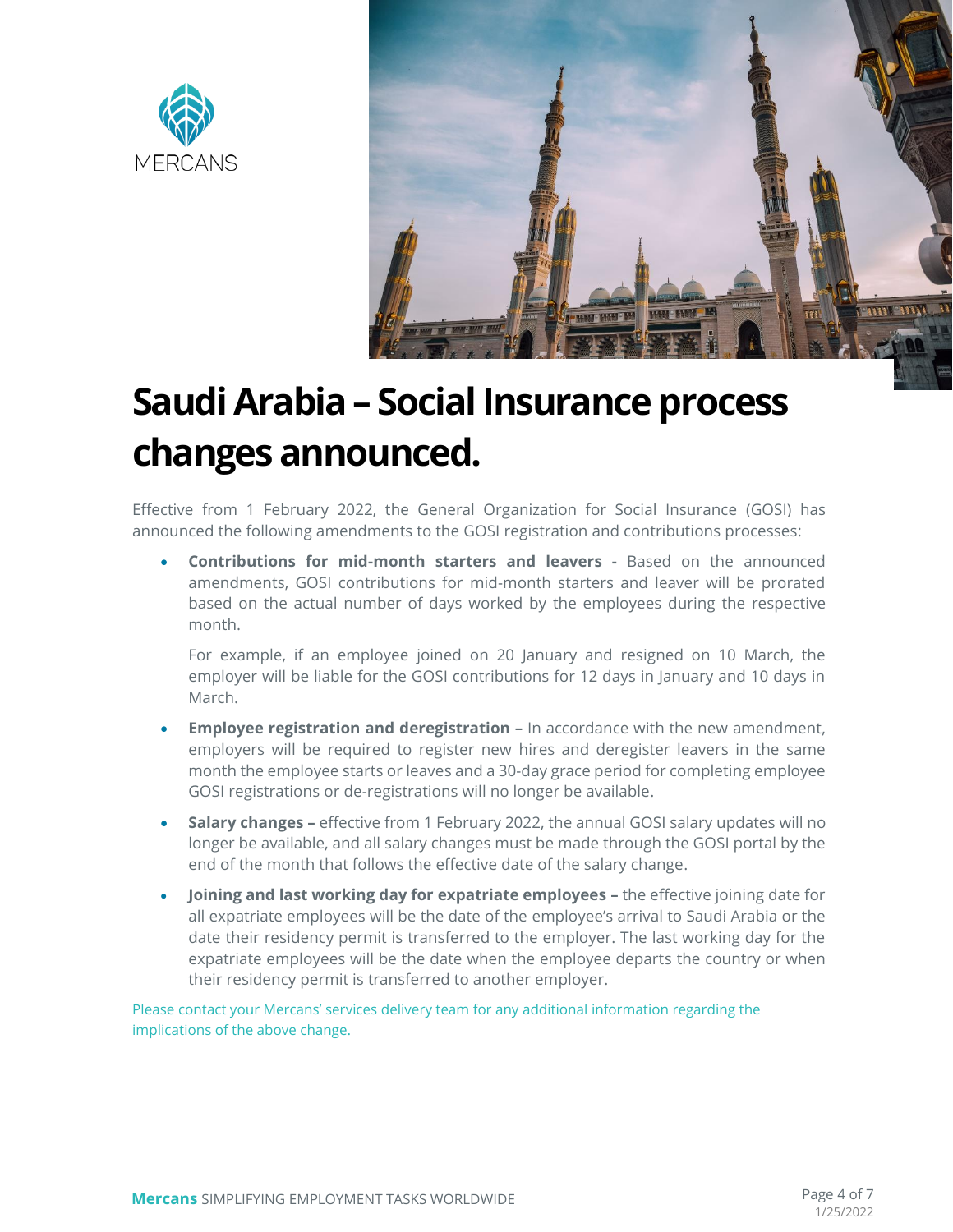

# **They already trust Mercans**

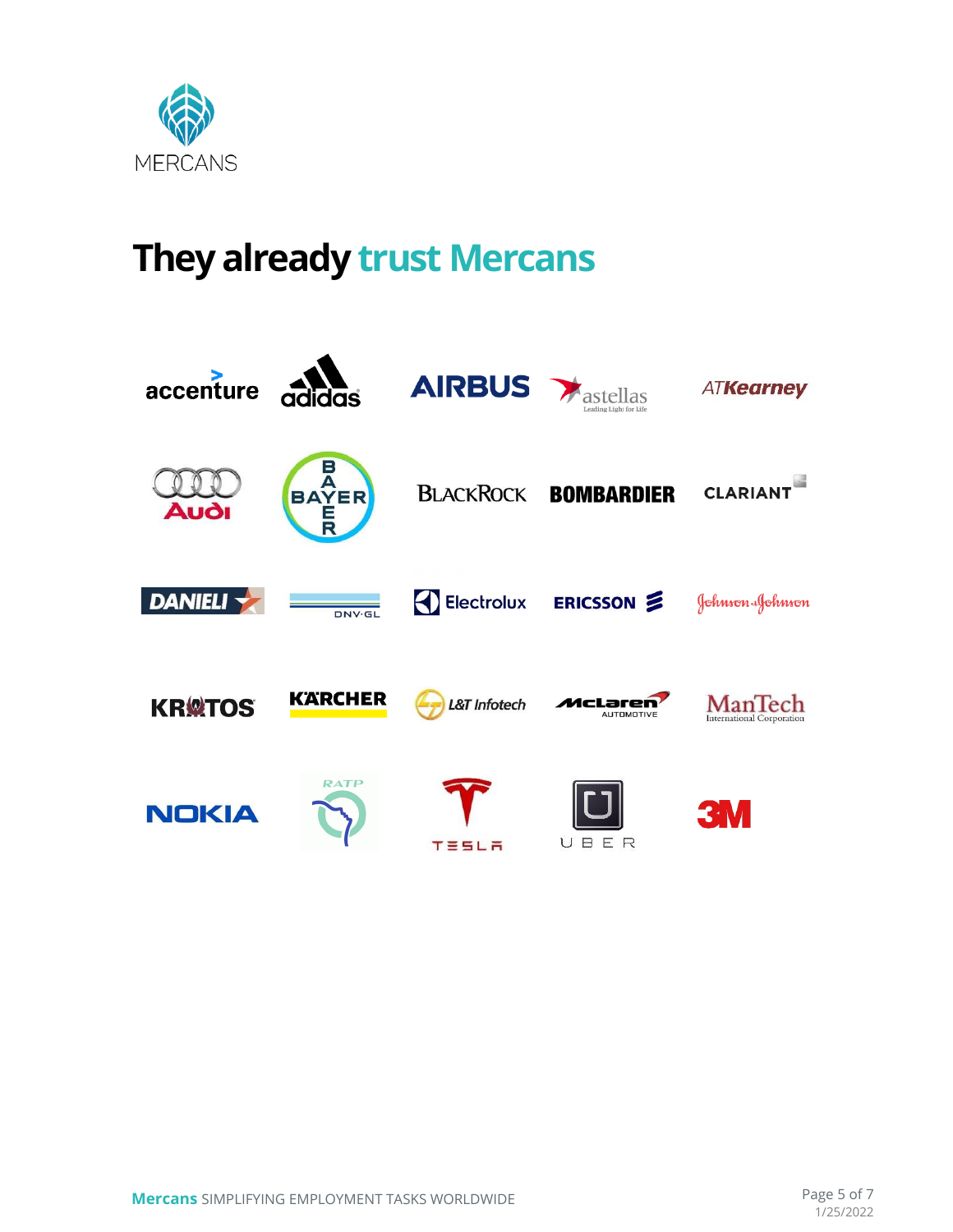

# **What Makes Mercans your HR and Payroll Partner of Choice?**

### **We Simplify Employment Tasks Worldwide**

### **Everywhere for Everyone**

We are a borderless people engagement enabler, driven by technology and innovation. We deliver bespoke human capital management services and global payroll solutions to empower businesses across 110+ countries regardless of their organizations' size and their industry. We pride ourselves on being global people experts with a striking local presence, committed to making your teams happy, and ensuring the consistent and sustainable growth of your organization.

### **Local Presence. Regional Strategy. Global Success**

Supported by 500+ payroll and HR specialists with in-depth local knowledge, Mercans operate globally. Our pioneering human resources consulting services and trailblazing SaaS platforms are already satisfying 5,000+ international clients, ensuring timely measurable results and bottom-line savings. Thanks to success-oriented teams striving for excellence and taking care of our clients' tasks within budget, we have gained the trust of major multinational companies.

### **A Revolutionary Service Delivery System**

Say goodbye to third-party service providers, offshore call centers, fragmented data, and endless chains of sub-contracts.

Mercans cloud-based SaaS Products, HR Blizz™ & Mesaar™, combine the performance of proprietary technologies with a human touch. Cost-effective, they are fully-compliant selfservice tools, packed with smart built-in features for your peace of mind. All your data are integrated into single interfaces accessible from everywhere and on any device.

### **Trailblazing Cloud-Based SaaS Products**

HR Blizz & Mesaar, our Software-as-a-Service platforms, both propose a preconfigured API integration capability with all the major global HRMS platforms, including SuccessFactors, Workday, Oracle HCM, and MS Dynamics. All Mercans systems and processes are GDPR compliant, ISO 9001, 20000, 27001 certified, and SOC 1 and SOC 2 audited. A registered Finpro expert, Mercans is also a member of the Global Payroll Association and the Global Payroll Management Institute.